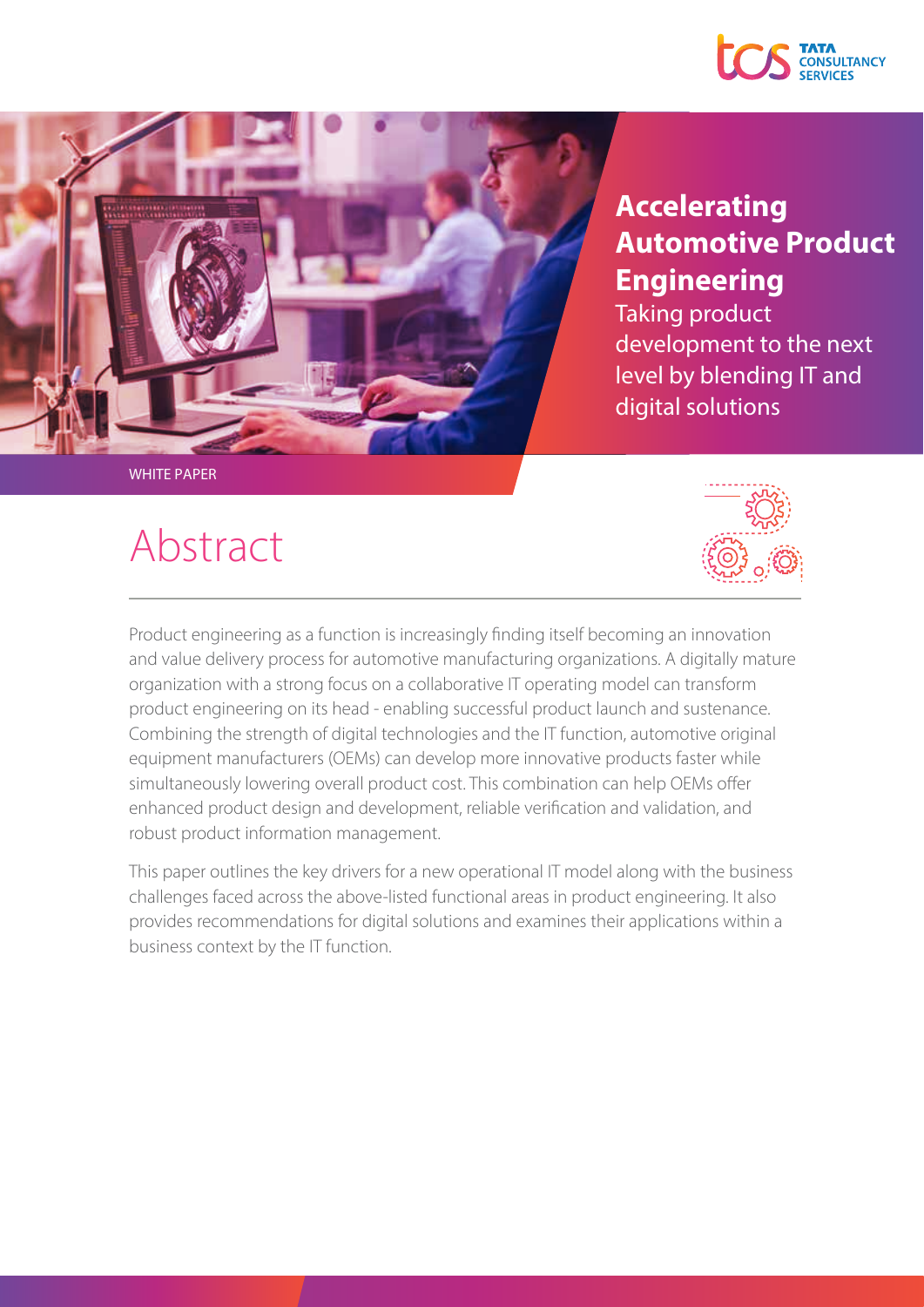

## Mastering product complexity with a digital-led engineering approach

The quantum shift in the role of IT, rapidly changing business ecosystems, and the increasing use of digital assets are transforming the way organizations are developing products. These changing paradigms have mandated manufacturing organizations to adopt a mindset that not only sees the IT function as an innovation partner in its growth and transformation but also sees digital assets and capabilities as the 'new balance sheet'. Figure 1 depicts the key tenets and drivers that will shape collaborative IT models.



*Figure 1: Key tenets and drivers of the new IT operational model*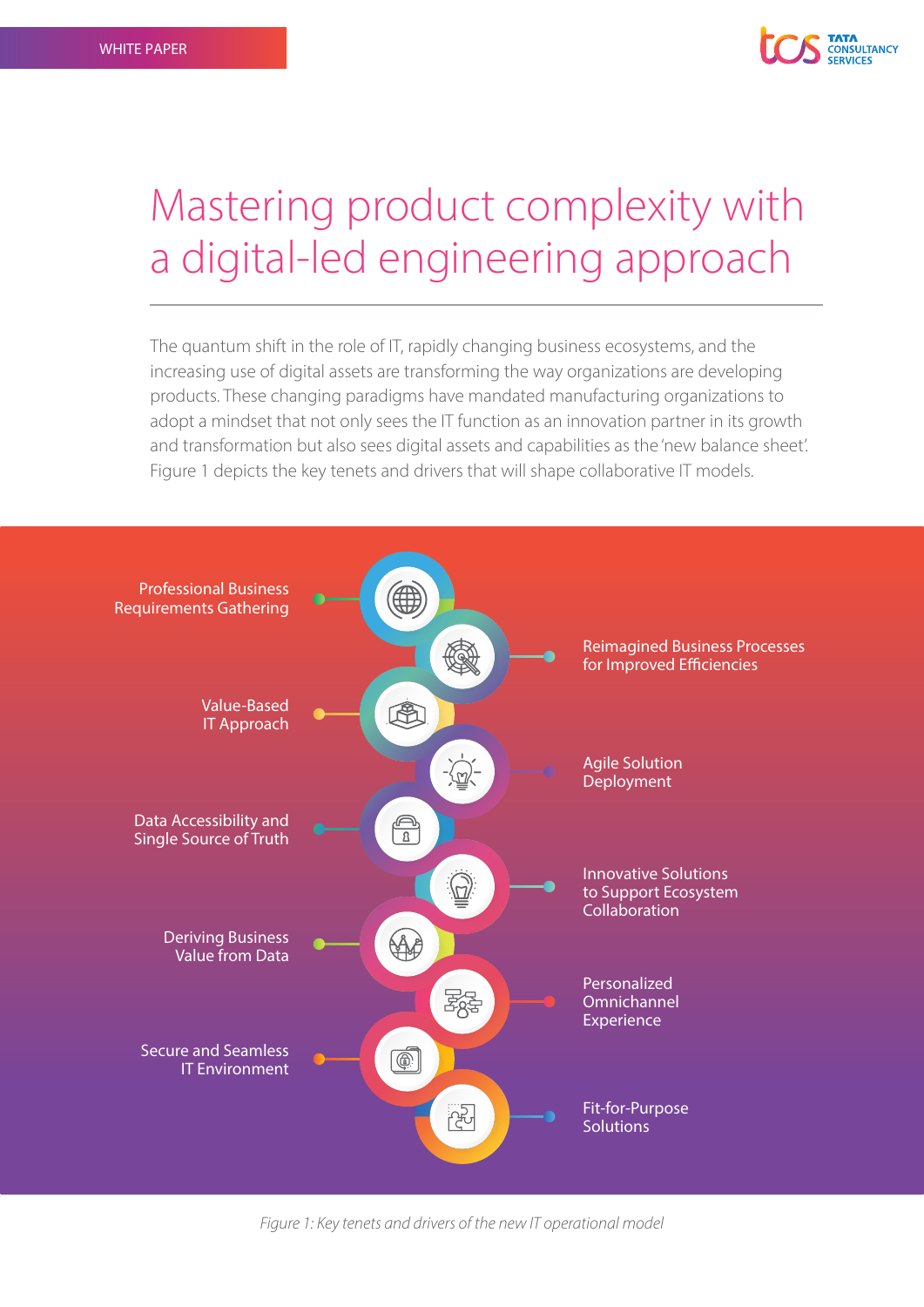

In line with the Neural Manufacturing thought leadership framework, building a successful innovative product requires an intensely networked set of collaborative partners aligned to a purpose-driven ecosystem. With digital technologies, product developers can make the entire product lifecycle management responsive, adaptive, and resilient while driving their business agenda. The blend of digital technologies and IT will transform the high potential business areas across the three product engineering functions, as illustrated in Figure 2 below:

### **Product Concept and Requirements Management**

- Analytics for requirements elicitation and categorization
- Requirements-driven product development
- Digital thread to enable requirements traceability

#### **Product Design, Development, Verification, and Validation**

- Generative design powered by AI
- Immersive technologies for design collaboration
- Additive manufacturing for product development and material innovation

#### **Product Information Management**

- Product information management to digitally market products
- Data marketplace for data monetization
- $\blacksquare$  Data hub services for unified and automated data management



*Figure 2: The DNA of successful product engineering transformation*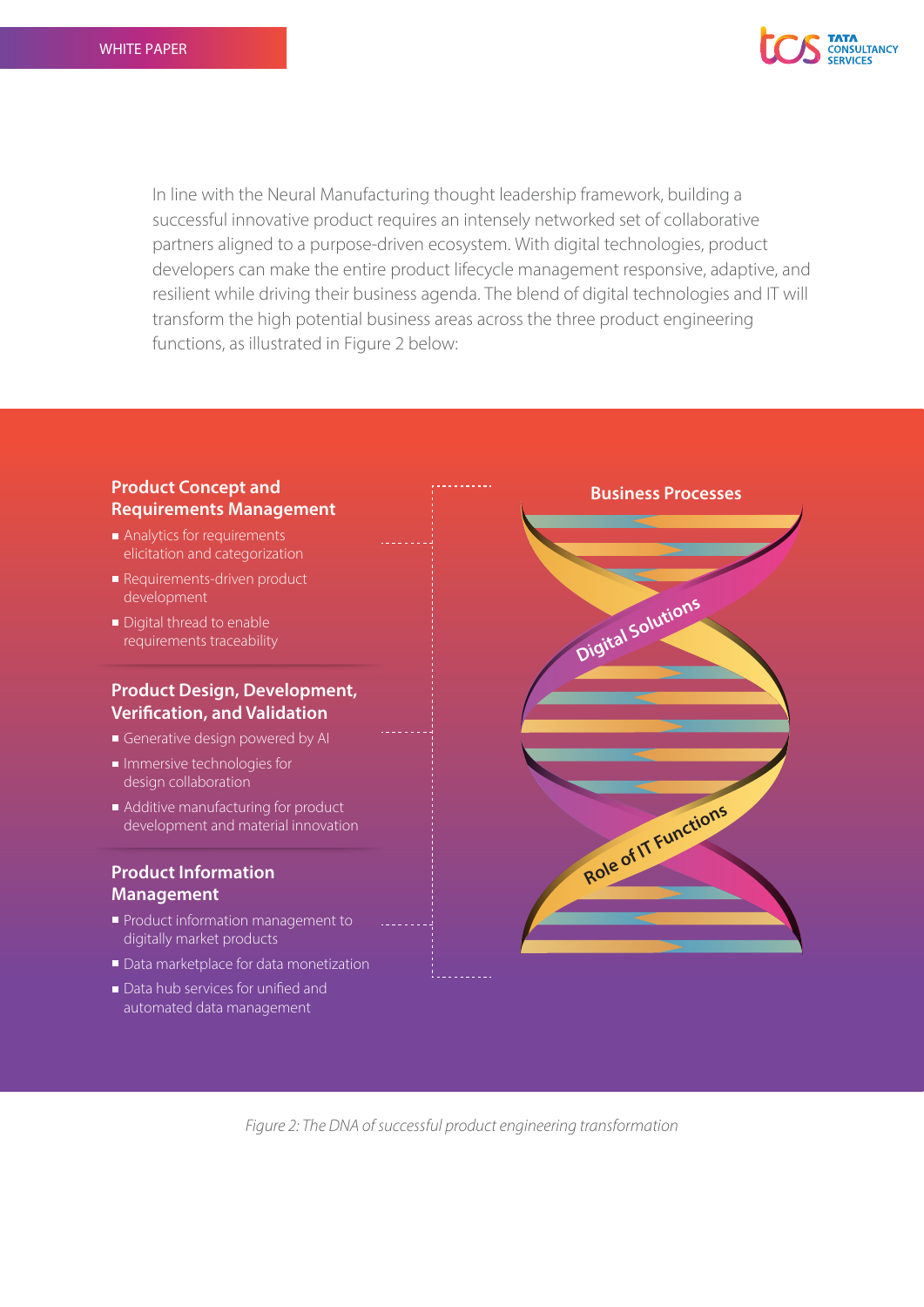

# Product concept and requirements management: An analytical-driven model

Increasing demand for autonomous and connected products, increasing product complexity, and ever-increasing costs are pushing product development limits, creating a need to improve product reliability and compliance. However, delayed changes to product definition, unwieldy integration, and lack of traceability of functional requirements hamper how products are defined and their requirements managed while increasing product cost. A digital solution underpinned by an analytical model supporting text analytics enables classification and categorization of requirements. This helps build a library of requirements based on the requirement category, in turn streamlining downstream processes, and facilitating concurrent engineering across vehicle lines and variants for increasing design reuse.

Moreover, standardizing requirements definition across different systems can provide an organization access to a common requirements library at the time of authoring. Organizations can also integrate product requirements across different systems under a common unified model as an aggregation layer with flexible application programming interfaces (APIs) for users to access the right data.

In addition, decomposing requirements for a model-based system engineering approach – requirements, functional, logical, and physical – can improve requirements traceability across the product lifecycle stages by enabling close collaboration among the various engineering disciplines.

# Building a high-performance product with artificial intelligence

Much of product launch delays result from newer product complexity, poor collaboration between business and IT, improper adoption of both concurrent engineering methodologies and design for manufacturing and assembly (DFMA), service, and design for excellence (DfX) methodologies. For instance, it is a challenge to seamlessly adopt new electric and hybrid vehicle product strategies into an organization's product portfolio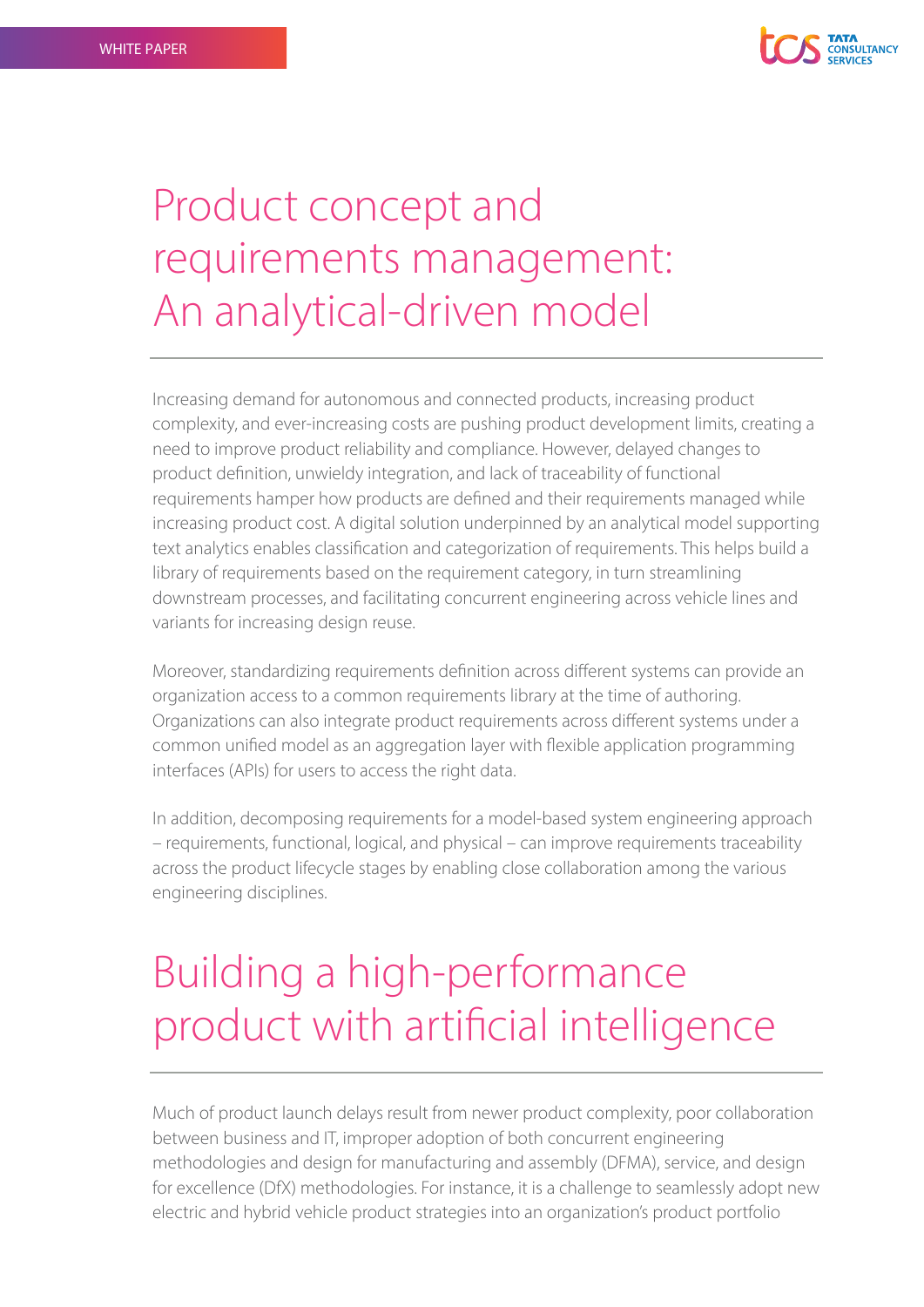

planning without having established engineering practices, a view of the IT roadmap, and digital technologies. An artificial intelligence (AI)-powered digital solution for generative design can enhance design for manufacturing (DfM) and design for service (DfS) and optimize engineering change process by feeding manufacturing, service (actual product usage), and regulation data into the design process to form appropriate design constraints. This can help manufactures make decisions on various design options, reducing engineering changes and product lifecycle cost. Organizations can also leverage simulation-based analytical models powered by AI to build generative designs. Immersive technologies such as augmented reality (AR), virtual reality (VR), and mixed reality can also improve design collaboration by visualizing design models in 2D or 3D. This can also help define model-based product definition by overlaying all product information onto the 3D model for faster design updates and finalization. This model-based product definition powered by immersive technology can be applied in manufacturing operations and service training.

For manufacturing organizations, the most urgent problem is developing products that traditionally have a longer development cycle time. Additive manufacturing (AM) can shorten the cycle time for prototypes and new products/features development by building them faster and at low cost for complex products and features. At the same time, it can improve material innovation for developing sustainable products. Organizations can also take advantage of computer-aided design (CAD) for mobile-based real-time collaboration, design automation, and standardized template creations to reduce product complexity and design cycle time.

# Redefining product information management for faster decisions

Successful product information management requires storing and maintaining data at low cost, and ensuring data accessibility, usability, and security across the extended enterprise. However, most organizations have disparate and homegrown systems and data in multiple formats across the product lifecycle. An underlying product information management (PIM) solution based on service-oriented approaches is key to integrating product information across various sources. It can provide consistent product information and flexible services across multiple distribution channels. It is also crucial to develop a data management strategy to stream and store zettabytes of data being generated per year from automobile onboard systems. This will lower the cost of data management, reduce processing time, and enable data access faster for improved decision making.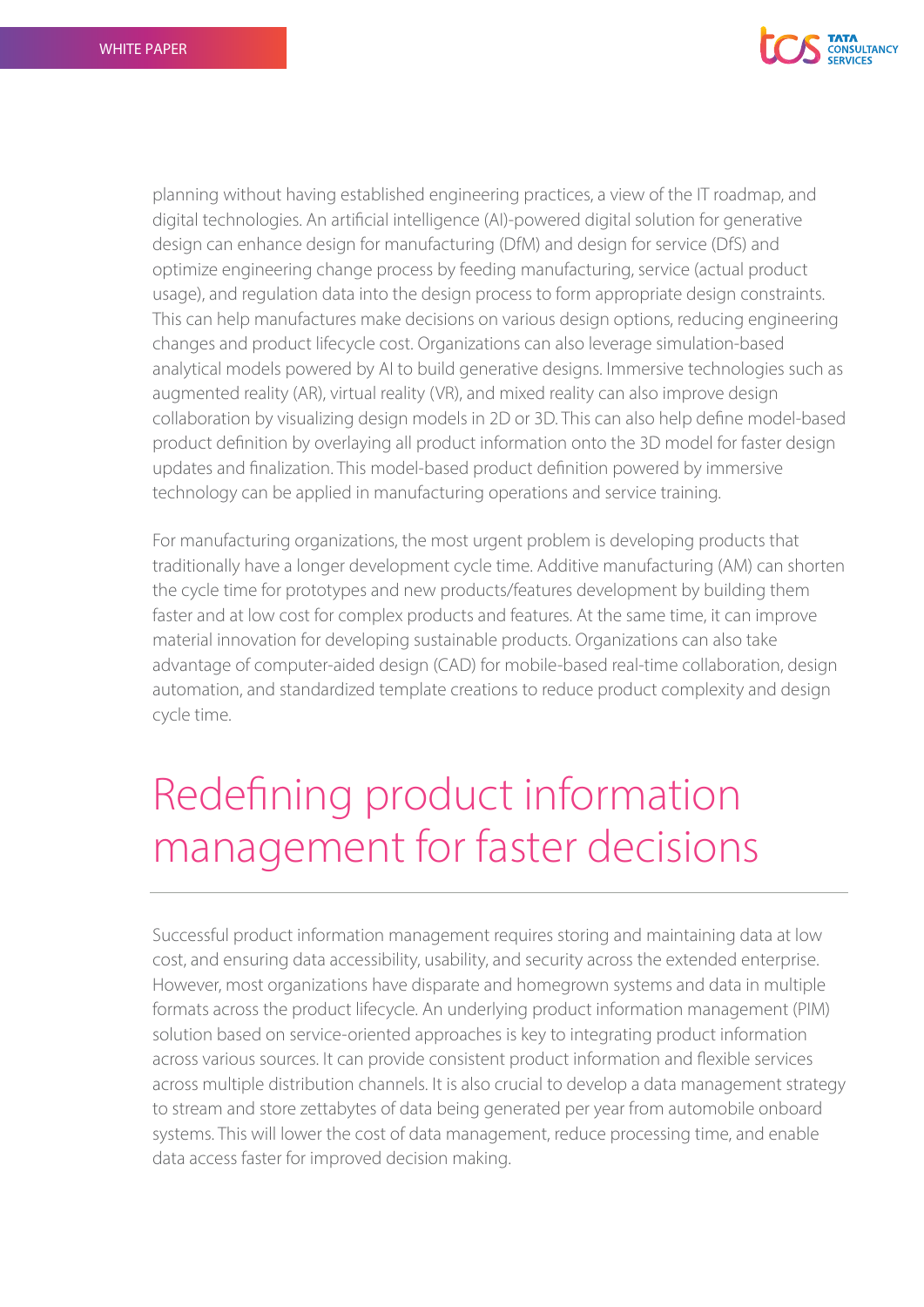

Setting the right goals can be a game changer in defining the right data management strategy - one that aligns with the overall business strategy and includes data governance, data services, foundational infrastructure setup, and the right definition of system of records and system of insights. However, with large volumes of data at their disposal, organizations have set up industry-specific communities of buyers and sellers to share data. This hampers data privacy, security, traceability, quality, and accuracy. A data marketplace platform, enabled by microservices with data privacy and security at the core, can help firms collaborate for trading and monetizing data. For example, such a marketplace platform can monetize organization data by making it available to third-party entities for ecosystem insights.

# Cultivating a digital and IT approach for faster innovation

Advancements in technology have certainly provided organizations with a bouquet of solutions to overcome traditional product engineering challenges and to have a more objective view of what their product needs to offer. However, the key to successful product engineering lies in adopting a collaborative IT model, leveraging a digital solution that is fit for purpose and aligned to the future roadmap of organizations. This will help firms adopt a value-based IT approach and drive advances for an ultimate business transformation journey.